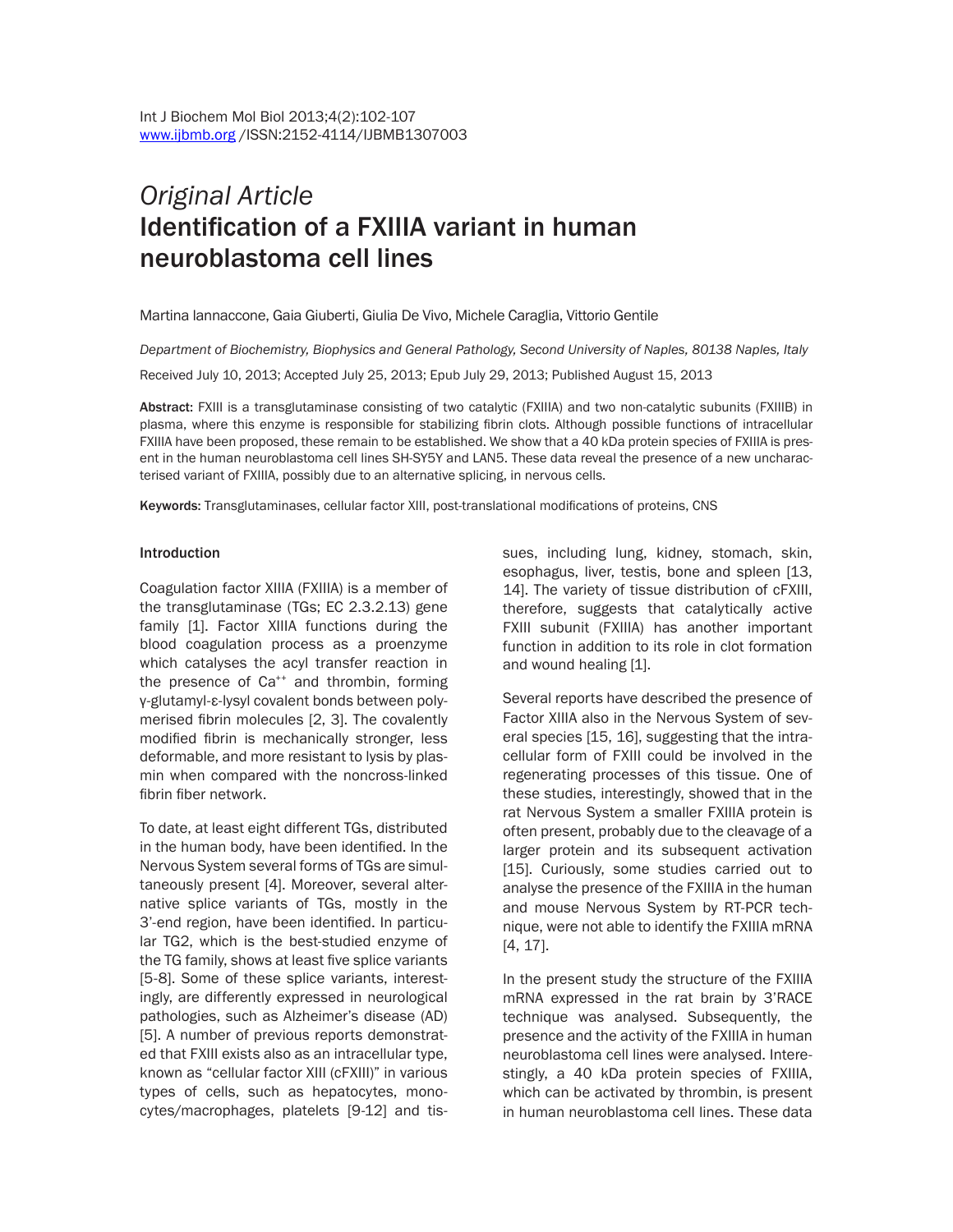

Figure 1. A: 3'-RACE on rat brain mRNA. Lane 1: PCR at 57°C; lane 2: PCR at 60°C; lane 3: PCR at 63°C; lane 4: FXIIIA cDNA (positive control); M: DNA markers. B: Southern blot on 3'-RACE products from rat brain mRNA. Lane 1: PCR at 57°C; lane 2: PCR at 60°C; lane 3: PCR at 63°C; lane 4: FXIIIA cDNA (positive control); M: DNA markers.



Figure 2. RT-PCR analysis on human neuroblastoma cells SH-SY5Y. Lane 1: GAPDH; lane 2: amplicon of 178 bp on FXIIIA mRNA; lane 3: amplicon of 329 bp on FXIIIA mRNA; lane 4: amplicon of 178 bp on plasmid containing human FXIIIA; lane 5: amplicon of 329 bp on plasmid containing human FXIIIA.

suggest that a new variant of intracellular transglutaminase FXIIIA is present in nervous cells.

#### Materials and methods

#### *Materials*

*N,N*-dimethylated bovine milk casein (*M*r; 35,000) was purchased from Sigma (St. Louis, MO).  $[^{14}C]$  spermine tetrahydrochloride ((H<sub>2</sub>NCH<sub>2</sub>- $\mathsf{CH}_2\mathsf{CH}_2\mathsf{NH}^{14}\mathsf{CH}_2\mathsf{CH}_2)_2 + 4\mathsf{HCl}$ ) (SPM; sp act 114 mCi/mmol) was purchased from Amersham (Little Chalfont, Buckinghamshire, UK). Rabbit anti-human FXIIIA polyclonal IgG was purchased from Sigma (St. Louis, MO). Thrombin was purchased from Instrumentation Laboratories (Bedford, MA, U.S.A.).

#### *Cell culture*

Human neuroblastoma cells SH-SY5Y were grown in DMEM: Ham's F12 supplemented with 2 mM L-glutamine, 10% fetal bovine serum, 50 U/ml penicillin and 50 μg/ml streptomycin. Human neuroblastoma cells LAN5 were grown in RPMI 1640 supplemented with 10% fetal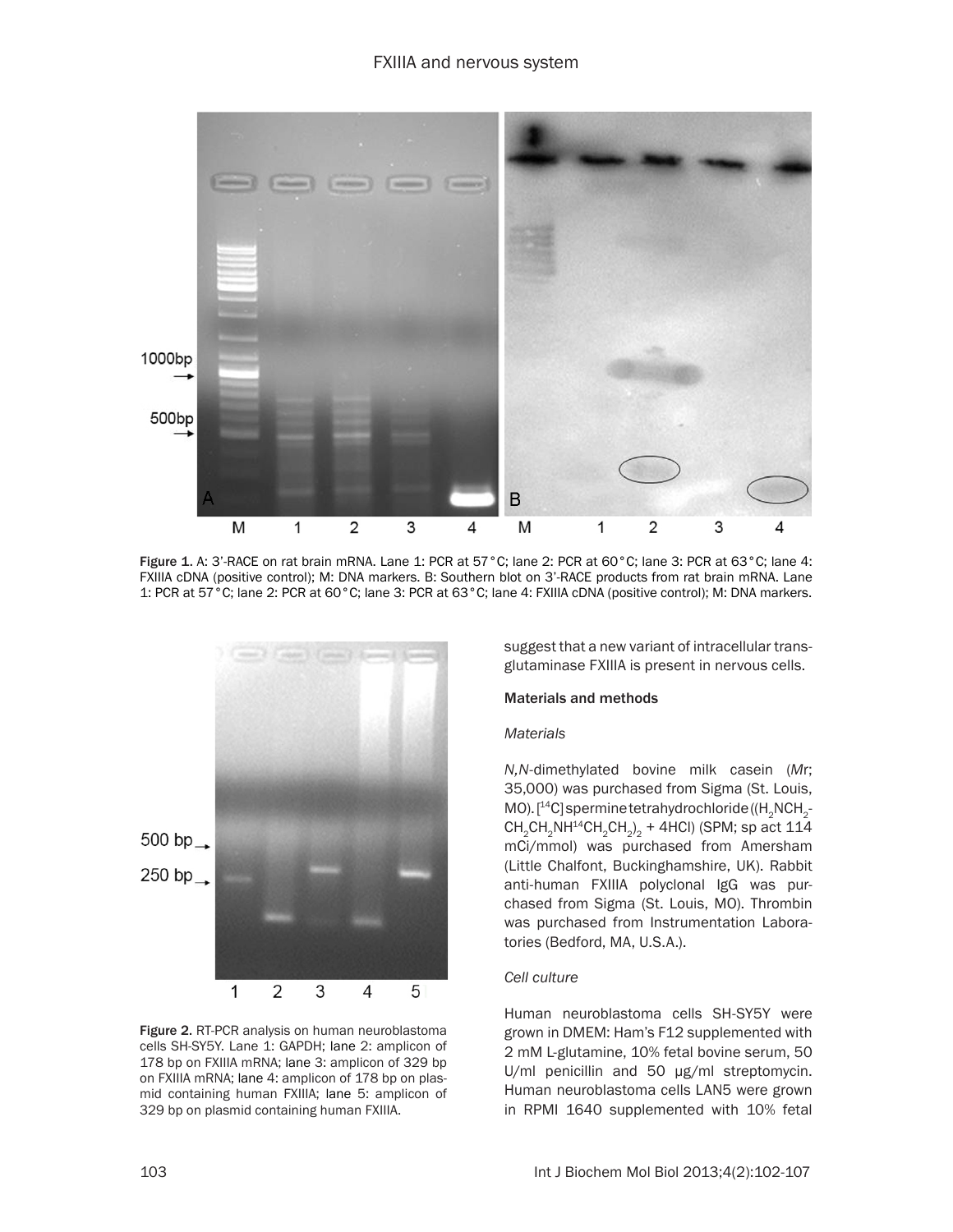

Figure 3. Western blot analysis on cytosolic proteins from human neuroblastoma cell lines SH-SY5Y (A) and LAN5 (B). A: Lane 1: 20 mg of human plasma FXIIIA; lane 2: 1 mg of human plasma FXIIIA; lane 3: 80 mg of cytosolic proteins from human neuroblastoma cell line SH-SY5Y. B: Lane 1: 20 μg of human plasma FXIIIA; lane 2: 48 μg of total homogenate proteins from human neuroblastoma cell line LAN5; lane 3: 8 μg of cytosolic proteins from human neuroblastoma cell line LAN5.

bovine serum, 50 U/ml penicillin and 50 μg/ml streptomycin. Cells were grown at 37°C in a humidified atmosphere containing 5% CO<sub>2</sub>.

#### *mRNA extraction and RT-PCR analyses*

Adult Sprague Dawley rats of both sex were killed in accordance with the regulations of the Italian Home Office (animals bread in house). RNA extraction from rat brains and from cell cultures, mRNA purification and reverse transcription were performed by using respectively the Chomczynski and Sacchi protocol [18], the mRNA miniprep kit Genelute (Sigma) and Reverse Transcriptase kit (Fermentas). 3-RACE was performed on rat brain mRNA using the kit FirstChioce RLM (Ambion) under the conditions recommended by the manufacturer and by using, as rat FXIIIA gene specific primers, the following sequences: 5'-GCCCCATTTGTTTTTGC AGAGGTCAAC-3' (sense); 5'-GCCCTCCTGAAATTT GTAAGTAT-3' (antisense). PCR products were confirmed by using a biotinylated probe made by the same primers on the rat FXIIIA mRNA. Primers used to amplify cDNA made from human neuroblastoma cell line SH-SY5Y were the followings: 5'-CCTTGTAAAGTCAAAAATGTCA GAAACTTCC-3' (sense) and 5'-CGTATTCCACCC TGAAGAGATCCC-3' (antisense), localized on exons 1 and 4 of human placental FXIIIA mRNA

(amplicon size 329 bp); 5'-GCACCTTTTGTTT TTGCAGAGGTCAACAGCGAC-3' (sense) and 5'-G-ACCTTCTTGGAATTTGTAAGTATCAG-3' (antisense), localized on exons 10 and 11 of the human FXIIIA mRNA (amplicon size: 178 bp), corresponding to the putative calcium binding domain. As positive control, a plasmid containing the FXIIIA full length cDNA from human placenta (generous gift of dr. A. Belkin, U.S.A.) was used. Glyceraldehyde 3-phosphate dehydrogenase (GAPDH) cDNA was used as internal control.

#### *Western blot analysis*

The cells were washed twice with PBS and homogenized in a buffer containing 100 mM Tris-HCl (pH 7.4), 5 mM EDTA, 5 mg/ml leupeptin and 2 mM PhMeso<sub>2</sub>F. Total cell homogenate and cytosolic fraction obtained after centrifugation at 18,000 *g*, were subjected to sodium dodecyl sulfate-polyacrylamide gel electrophoresis (SDS-PAGE) using 10-15% acrylamide slab gels. After electrophoresis, proteins were transferred to a nitrocellulose membrane for 2.5 h at 200 mA (in Tris-glycine). The immune reaction was carried out as follows: the blot was incubated overnight in PBS containing 5% skim milk at 4°C and then with the rabbit polyclonal antibody anti-human Factor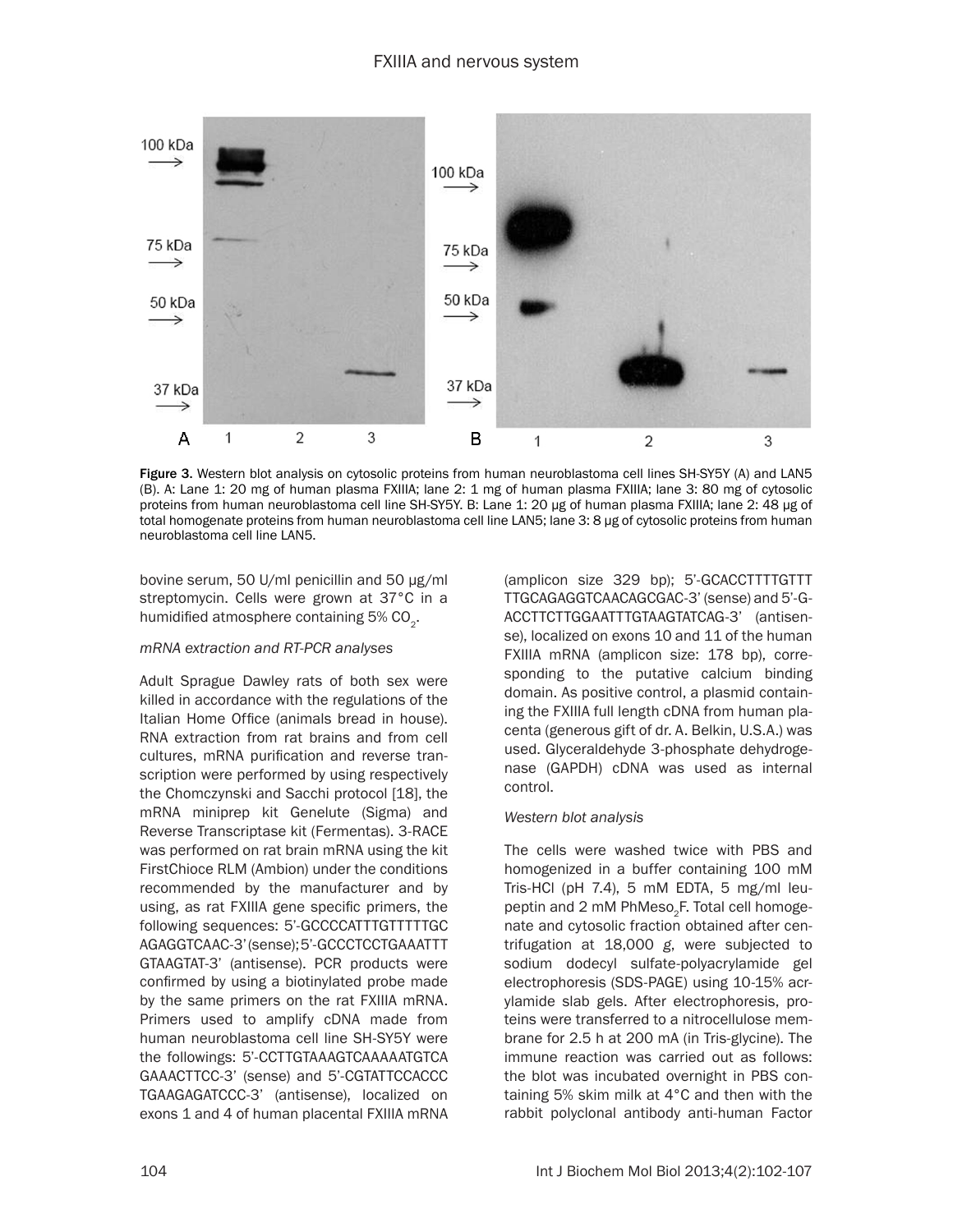Table 1. Transglutaminase activity analysis in immunoprecipitate obtained from human neuroblastom a cell line SH-SY5Y

|                                                       |      | +EDTA +Calcium +Calcium |           |
|-------------------------------------------------------|------|-------------------------|-----------|
|                                                       |      |                         | +Thrombin |
| Specific activity (pmol.<br>$Spm/2 h/µg$ of proteins) | N.D. | N.D.                    | 7.5       |

XIIIA (Sigma-Aldrich) (diluted 1:1,000) in PBS containing 5% skim milk for 2 h at 37°C. This was followed by several washings with PBS containing 0.05% Tween-20, incubation with 1:10,000 peroxidase-conjugated goat anti-rabbit IgG (Sigma-Aldrich) for 1 h at room temperature, several washings with PBS containing 0.05% Tween-20, and development with the chemiluminescence technique ECL detection system (Amersham, Arlington Heights, III.) for 1 min. Each Western blot analysis was repeated at least three times. Purified human plasma FXIIIA (Zedira, Germany) was used as positive control.

#### *Immunoprecipitation protocol*

Cytosolic protein extracts (200 μg) were subjected to immunoprecipitation with 0.5 μg of the rabbit polyclonal antibody anti-human Factor XIIIA (Sigma-Aldrich) for 1 h at 4°C. Immune complexes were collected with 50 μl of protein A-sepharose overnight at 4°C under agitation. The protein A-sepharose/immune complex was washed four times with cold PBS, resuspended in 20 ml of SDS-loading buffer, heated to 95°C for 5 min, centrifuged and the supernatants electrophoresed by 10% SDS-PAGE and the protein was electro-transferred on a nitrocellulose film.

The protein was detected using the rabbit polyclonal antibody anti-human Factor XIIIA (Sigma-Aldrich) (diluted 1:1,000) and then with a secondary anti-rabbit HRP-conjugated monoclonal antibody (diluted 1:2,000). The film was washed with TBS containing 0.05% Tween 20 and the specific reactivity was detected by the chemiluminescence technique ECL detection system (Amersham, Arlington Heights, Ill).

#### *Thrombin-dependent transglutaminase activity assay*

Transglutaminase activity was assayed by measuring the incorporation of spermine (SPM) into

volume of 100 μl. The reaction mixture was incubated for 2 hrs at 37°C and placed on ice. Cold trichloroacetic acid (TCA) containing 1 mM SPM was added to a final concentration of 10%. Samples were centrifuged (14,000 *g* for 10 min at room temperature) and the pellet was washed twice with 1 ml of 10% TCA containing 1 mM SPM. Samples were dried and resuspended in 200 μl of 0.1 N NaOH. Radioactivity was measured in 5 ml of scintillation cocktail PicoFlour 30 (United Technologies/Packard). All activity assays were performed at least two times, each experiment in duplicate. N,N-dimethylated casein on preparations of subcellular fractions of cell homogenates, obtained after centrifugation at 18,000 *g* and immunoprecipitation . The reaction mixture contained 100 mM Tris-HCl (pH 7.4), 10 mM DTT, 2.5 mM CaCl<sub>2</sub>, 0.075 mM [ 14C]-labeled SPM (114 Ci/mmol) (Amersham, Life Sciences), 4 mg/ml N,N-dimethylated casein (Sigma) and thrombin (20 U) in a final

#### Results and discussion

*FXIIIA mRNA analysis in rat brain by 3'-RACE technique*

To analyse the 3'-end region of the FXIIIA mRNA in rat brain, a 3'-RACE protocol was performed on mRNA isolated from rat brain. As positive internal control, an amplicon of 178 bp, localized on exons 10 and 11 of the rat FXIIIA mRNA, was amplified (Figure 1A, lane 4). To identify the FXIIIA amplicon among the several products obtained in the 3'-RACE protocol performed at different temperatures of annealing, a biotinylated probe, made by the same primers used to amplify the FXIIIA amplicon as positive internal control, was used. As shown in Figure 1B, a positive signal of approx. 300 bp was identified in lane 2, instead of a product of 2200 bp, as it was expected. These data suggest that the FXIIIA mRNA in the rat brain has a different structure in the 3'-end region, probably due to an alternative splicing process.

#### *RT-PCR analysis for FXIIIA in human neuroblastoma cells SH-SY5Y*

To analyse the expression of FXIIIA mRNA in human neuroblastoma cells SH-SY5Y, RT-PCR protocol was performed. As shown in Figure 2, the sizes of the amplicons of FXIIIA obtained from human neuroblastoma cells SH-SY5Y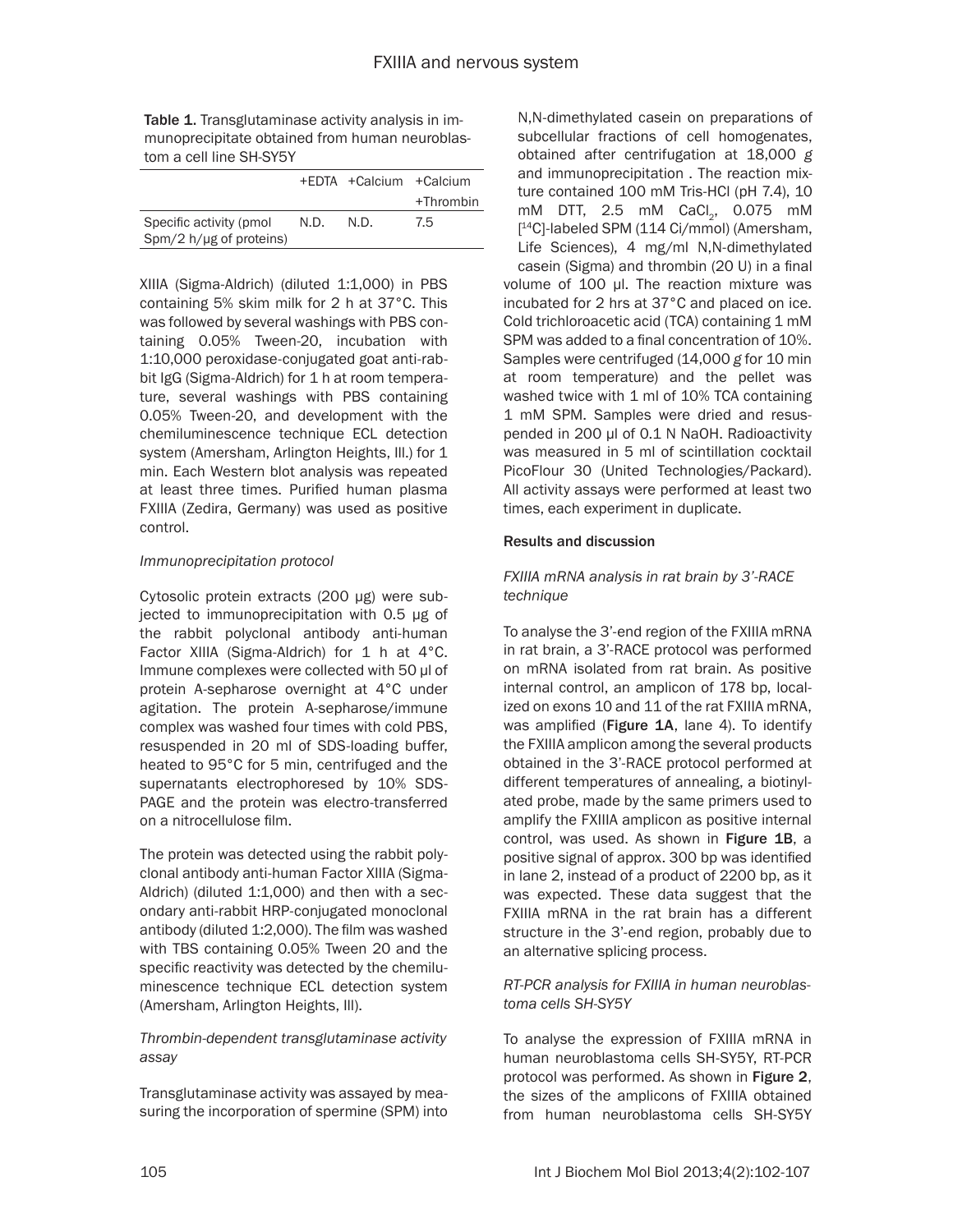(Figure 2, lanes 2 and 3) were the same as those obtained from the positive controls carried out with a plasmid containing the human placenta FXIIIA cDNA (Figure 2, lanes 4 and 5). These data suggest that human neuroblastoma cells SH-SY5Y express FXIIIA mRNA, whose structure in the 5'-end region and in the putative calcium binding region corresponds to that of FXIIIA mRNA from human placenta.

# *Western blot analysis for FXIIIA in human neuroblastoma cells SH-SY5Y and LAN5*

The presence of FXIIIA in human neuroblastoma cell lines SH-SY5Y and LAN5 was examined also by Western blot analysis. To confirm the specificity of our rabbit polyclonal antibody anti-human Factor XIIIA used in this analysis, the antibody was tested against purified human plasma FXIIIA as positive control. As shown in Figure 3, the antibody detected only a 40 kDa antigen in the cytosolic fractions of human neuroblastoma cells SH-SY5Y and LAN5 (Figure 3A and 3B, lane 3), while the positive control of 80 KDa was detected in the lane containing purified human plasma FXIIIA (Figure 3A and 3B, lane 1).

## *TG activity in immunoprecipitate from human neuroblastoma cells SH-SY5Y*

To investigate whether the 40 kDa protein species of FXIIIA in human neuroblastoma cells SH-SY5Y possesses catalytic activity, an immunoprecipitation protocol was carried out to isolate the FXIIIA from other cytosolic proteins of human neuroblastoma cells SH-SY5Y. The immunoprecipitate was confirmed by Western blot analysis by using the rabbit polyclonal antibody anti-human Factor XIIIA (data not shown), and then used for TG activity assay. As shown in Table 1, immunoprecipitate of FXIIIA from human neuroblastoma cell line SH-SY5Y didn't show any TG activity in presence of 2.5 mM Ca<sup>++</sup>, while a significant TG activity was shown in presence of Ca<sup>++</sup> and thrombin (20 U). These data show that the 40 kDa protein species of cFXIIIA, present in human neuroblastoma cell line SH-SY5Y, has not been already proteotically activated by thrombin, but its TG catalytic activity appears only in presence of thrombin. Furthermore, its reduced size (40 kDa) seems not to be due to a proteolytic process, since its enzymatic activity is absent without thrombin, but, more likely to a splicing process, involving the 3'-end region of the cFXIIIA mRNA.

In conclusion, taken together, these data suggest that a new variant of cFXIIIA is present in rat brain and human neuroblastoma cell lines SH-SY5Y and LAN5, probably due to a splicing process involving the 3'-end region of the cFXIIIA mRNA. Further studies should be carried out to clarify the physiological role of this intracellular FXIIIa variant, since previous works have suggested that the presence of Factor XIIIA in the Nervous System of several species could be involved in the regenerating processes of this tissue [16, 17].

## Abbreviations

TGs, transglutaminases; FXIII, Factor XIII; AD, Alzheimer's disease; PBS, Phosphate Buffered Saline; TBS, Tris Buffered Saline; SDS-PAGE, sodium dodecyl sulfate polyacrylamide gel electrophoresis; SPM, spermine; DTT, ditiothreitol; TCA, Trichloroacetic acid; RACE, rapid amplification of cDNA ends.

## Acknowledgements

This work was supported by the Italian Education Department, by Telethon Grant number E. 217, by A.I.R.C. seed grant to V.G, and by a grant from Italian Association for Cancer Research and from Regione Campania Laboratori Pubblici "Hauteville" to M.C..

# Disclosure of conflict of interest

There is no conflict of interest.

Address correspondence to: Dr. Vittorio Gentile, Department of Biochemistry, Biophysics and General Pathology, Second University of Naples, via Costantinopoli 16, 80138 Naples, Italy. Tel: 0039- 81-5665870/7551; Fax: 0039-81-5665863; E-mail: [vittorio.gentile@unina2.it](mailto:vittorio.gentile@unina2.it)

#### **References**

- [1] Muszbek L, Bereczky Z, Bagoly Z, Komáromi I, Katona E. Factor XIII: a coagulation factor with multiple plasmatic and cellular functions. Physiol Rev 2011; 91: 931-972.
- [2] Laki K, Lorand L. On the solubility of fibrin clots. Science 1948; 108: 280.
- [3] Lorand L. Fibrin clots. Nature 1950; 166: 694-695.